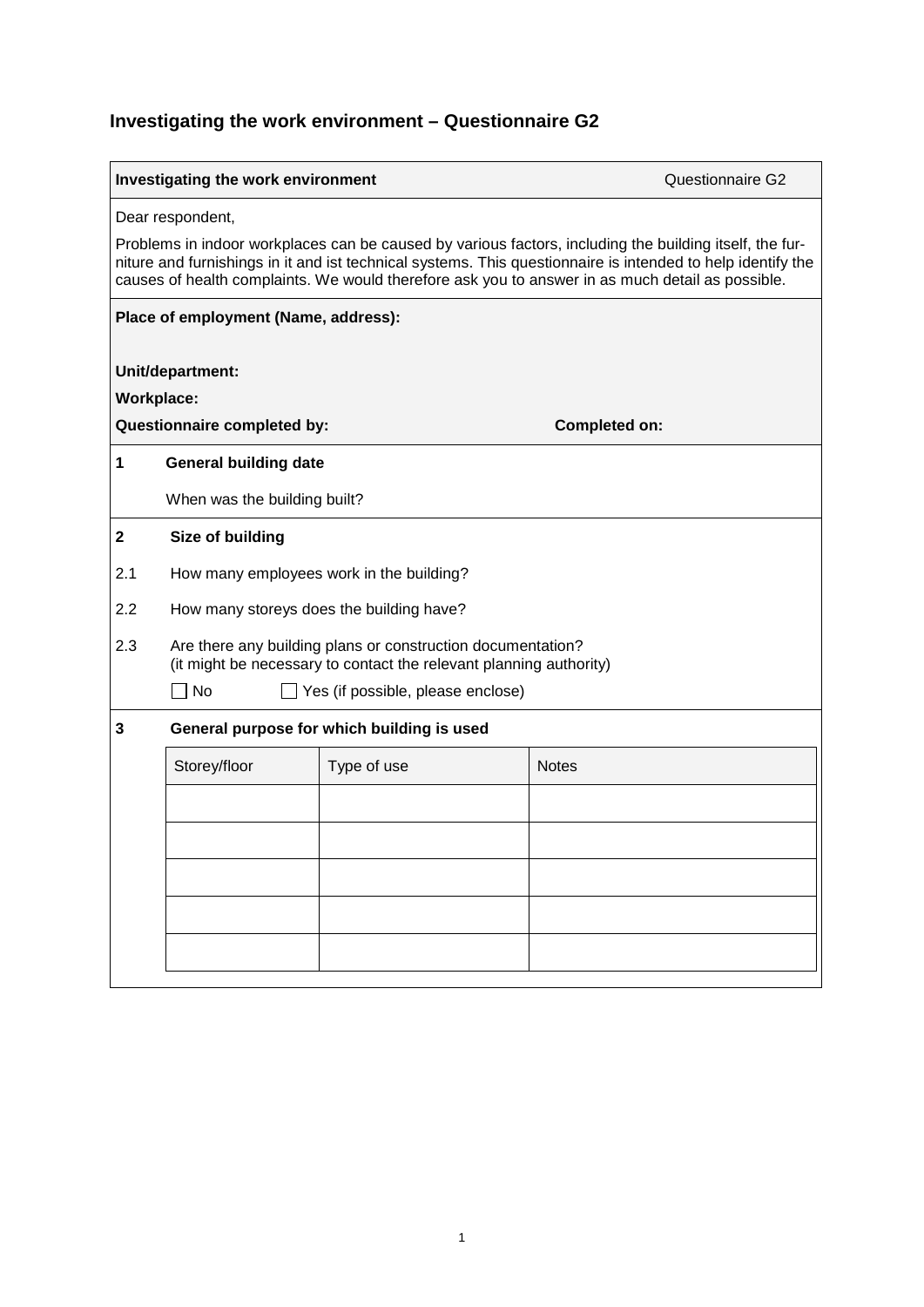| Investigating the work environment |                                                                                                                                                                 |                             |                                                  | <b>Questionnaire G2</b> |  |  |
|------------------------------------|-----------------------------------------------------------------------------------------------------------------------------------------------------------------|-----------------------------|--------------------------------------------------|-------------------------|--|--|
| 4                                  | <b>Location of building</b>                                                                                                                                     |                             |                                                  |                         |  |  |
| 4.1                                | Where is the building located?                                                                                                                                  |                             |                                                  |                         |  |  |
|                                    | in the city/town center                                                                                                                                         |                             |                                                  |                         |  |  |
|                                    | in an industrial/a commercial area                                                                                                                              |                             |                                                  |                         |  |  |
|                                    | in a mixed-use area                                                                                                                                             |                             |                                                  |                         |  |  |
|                                    | in a residential area                                                                                                                                           |                             |                                                  |                         |  |  |
|                                    | on a busy road/next to a motorway/railway line                                                                                                                  |                             |                                                  |                         |  |  |
|                                    | elsewhere, please specify                                                                                                                                       |                             |                                                  |                         |  |  |
|                                    | If possible, please enclose a map or sketch of the surroundings.                                                                                                |                             |                                                  |                         |  |  |
| 4.2                                | Is there any industrial plant in the immediate vicinity of the building?                                                                                        |                             |                                                  |                         |  |  |
|                                    | $\Box$ No                                                                                                                                                       | $\Box$ Yes (please specify) |                                                  |                         |  |  |
| 4.3                                | Are there any vent stacks/external pollutant sources known to be located in the area<br>surrounding the building?<br>$\sqcap$ No<br>$\Box$ Yes (please specify) |                             |                                                  |                         |  |  |
| 4.4                                |                                                                                                                                                                 |                             |                                                  |                         |  |  |
|                                    | Are there any high-noise enterprises in the immediate vicinity of the building?<br>∣No<br>Yes (please specify)                                                  |                             |                                                  |                         |  |  |
| 5                                  | Work areas or building sections in which employees have<br>developed health complaints                                                                          |                             |                                                  |                         |  |  |
| 5.1                                | What are the work areas/building sections used for?                                                                                                             |                             |                                                  |                         |  |  |
|                                    | Work area/<br>bulding section                                                                                                                                   | Size of<br>rooms            | Type of use (e.g. display<br>screen workstation) | <b>Notes</b>            |  |  |
|                                    |                                                                                                                                                                 |                             |                                                  |                         |  |  |
|                                    |                                                                                                                                                                 |                             |                                                  |                         |  |  |
|                                    |                                                                                                                                                                 |                             |                                                  |                         |  |  |
|                                    |                                                                                                                                                                 |                             |                                                  |                         |  |  |
|                                    |                                                                                                                                                                 |                             |                                                  |                         |  |  |
|                                    |                                                                                                                                                                 |                             |                                                  |                         |  |  |
|                                    |                                                                                                                                                                 |                             |                                                  |                         |  |  |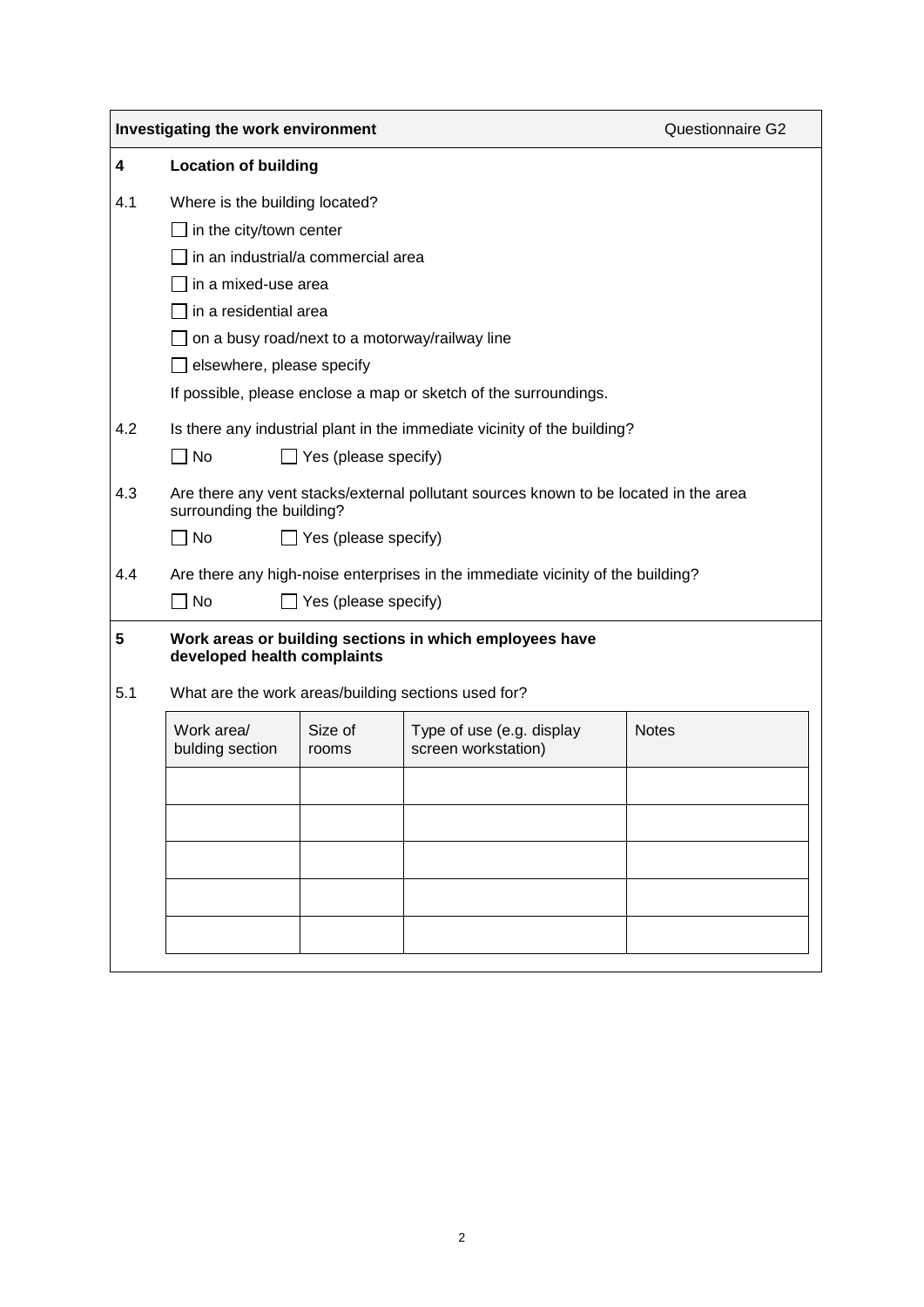|     | Investigating the work environment                                                                          |                             |                                                   |             | Questionnaire G2 |              |
|-----|-------------------------------------------------------------------------------------------------------------|-----------------------------|---------------------------------------------------|-------------|------------------|--------------|
| 5.2 | Were the work areas/neighbouring building sections previously used for a different purpose?                 |                             |                                                   |             |                  |              |
|     | $\Box$ No<br>Yes<br>Please indicate the nature and duration of the past use in the following table.         |                             |                                                   |             |                  |              |
|     |                                                                                                             |                             | Work area/<br>building section                    | Type of use | Duration         | <b>Notes</b> |
|     |                                                                                                             |                             |                                                   |             |                  |              |
|     |                                                                                                             |                             |                                                   |             |                  |              |
|     |                                                                                                             |                             |                                                   |             |                  |              |
|     |                                                                                                             |                             |                                                   |             |                  |              |
|     |                                                                                                             |                             |                                                   |             |                  |              |
| 5.3 | Have any external-source odours been detected in the work area?<br>$\Box$ No<br>$\Box$ Yes (please specify) |                             |                                                   |             |                  |              |
| 5.4 | Have any external-source noises or vibrations been detected in the work area?                               |                             |                                                   |             |                  |              |
|     | $\square$ No<br>$\Box$ Yes (please specify)                                                                 |                             |                                                   |             |                  |              |
| 5.5 | Is there any unwanted exposure to sunlight?<br>No<br>$\exists$ Yes<br>Time of day:                          |                             |                                                   |             |                  |              |
|     | Duration:                                                                                                   |                             |                                                   |             |                  |              |
|     | Notes (e.g. glare, heat sensation):                                                                         |                             |                                                   |             |                  |              |
| 6   |                                                                                                             | <b>Building ventilation</b> |                                                   |             |                  |              |
| 6.1 |                                                                                                             |                             | Are the rooms ventilated naturally (via windows)? |             |                  |              |
|     | $\Box$ No                                                                                                   | Yes<br>Notes:               |                                                   |             |                  |              |
| 6.2 | Can the windows each be openend separately?                                                                 |                             |                                                   |             |                  |              |
|     | $\square$ No                                                                                                | $\Box$ Yes<br>Notes:        |                                                   |             |                  |              |
| 6.3 |                                                                                                             |                             | Do the rooms have ventilation systems?            |             |                  |              |
|     | $\Box$ No                                                                                                   |                             | Only for supply and extract air                   |             |                  |              |
|     | Yes, an air conditioning system<br>With humidification                                                      |                             |                                                   |             |                  |              |
|     |                                                                                                             | Notes:                      |                                                   |             |                  |              |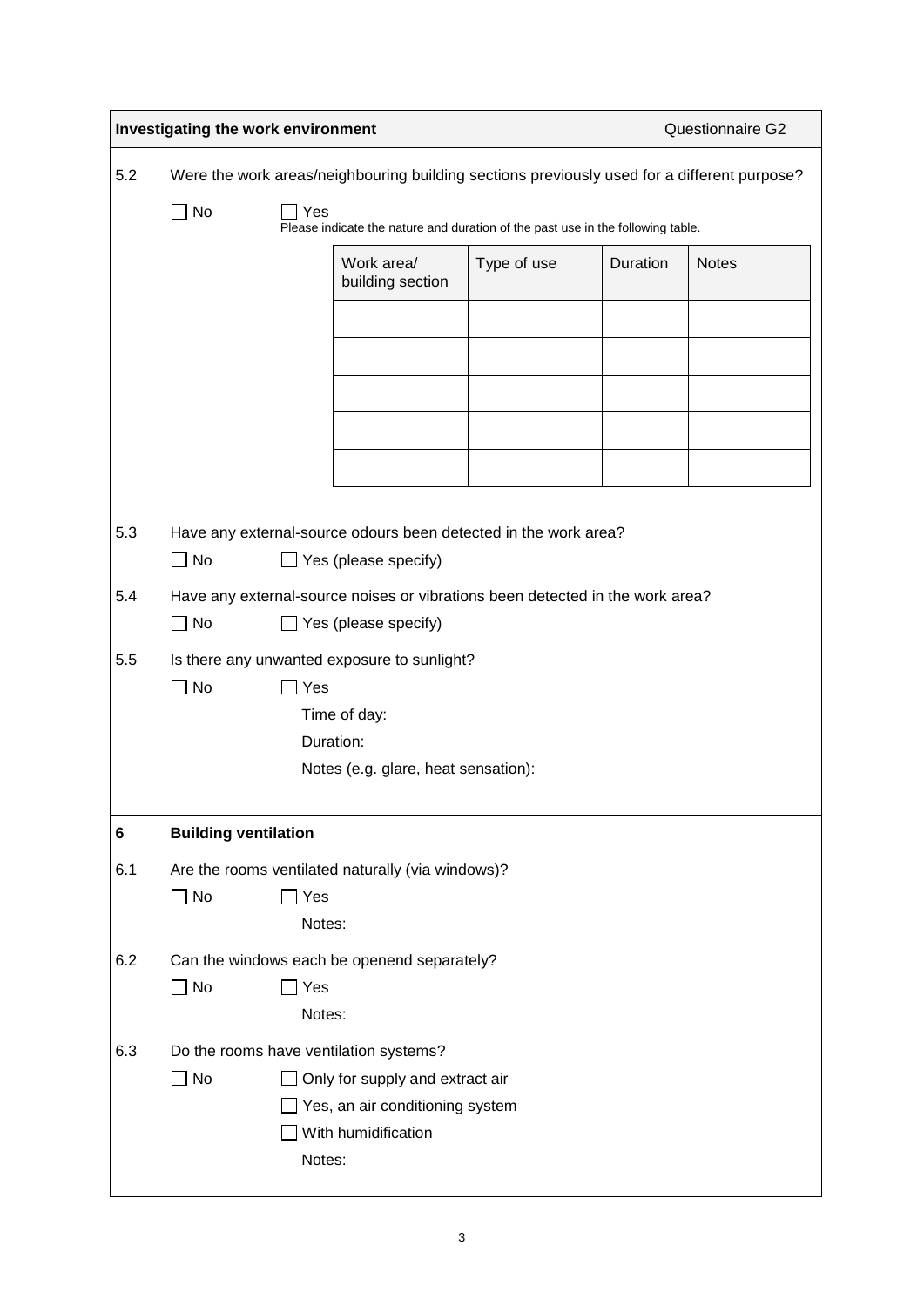|     | Investigating the work environment                                                                                                                                                                                                                                                                   | Questionnaire G2 |  |  |
|-----|------------------------------------------------------------------------------------------------------------------------------------------------------------------------------------------------------------------------------------------------------------------------------------------------------|------------------|--|--|
| 6.4 | If there is a ventilation/air conditioning system, is it regularly inspected?<br>$\square$ No<br>$\Box$ Yes, by<br>Documentation available                                                                                                                                                           |                  |  |  |
| 7   | Temperature control in the building                                                                                                                                                                                                                                                                  |                  |  |  |
| 7.1 | How are the rooms/work areas heated?<br>Heating appliances in the rooms (radiators, convectors)<br>Underfloor heating<br>Ceiling or wall heating<br>Ventilation/air conditioning system<br>$\Box$ Other (please specify)                                                                             |                  |  |  |
| 7.2 | How is the thermal environment (air temperature/humidity) controlled?<br>No control<br>Individual control<br>Central control<br>Other control (please specify)<br>Air temperature control in: $\Box$ Summer<br>Winter<br>Humidity control<br>Notes (e.g. control range too small, control sluggish): |                  |  |  |
| 7.3 | Are the rooms or building sections cooled?<br>$\Box$ No<br>Yes, by<br>Supply air cooling system/air conditioning system<br>Cooling ceiling system<br>□ Concrete core cooling system<br>Other (please specify)                                                                                        |                  |  |  |
| 8   | Technical equipment in the work area                                                                                                                                                                                                                                                                 |                  |  |  |
| 8.1 | What type of lighting is used in the work area?<br>Daylight<br>Permanent artificial lighting all hours of the day, all year around<br>Artificial lighting is only switched on when needed<br>Other (please specify)                                                                                  |                  |  |  |
| 8.2 | Are there any apppliances, machines or other devices (e.g. printers or copiers) in the work<br>area that give off unwanted emissions?<br>$\Box$ Yes (please specify number and type)<br>  No                                                                                                         |                  |  |  |
| 8.3 | Is this equipment serviced and inspected regularly?<br>$\Box$ No<br>Yes, by<br>Documentation available                                                                                                                                                                                               |                  |  |  |